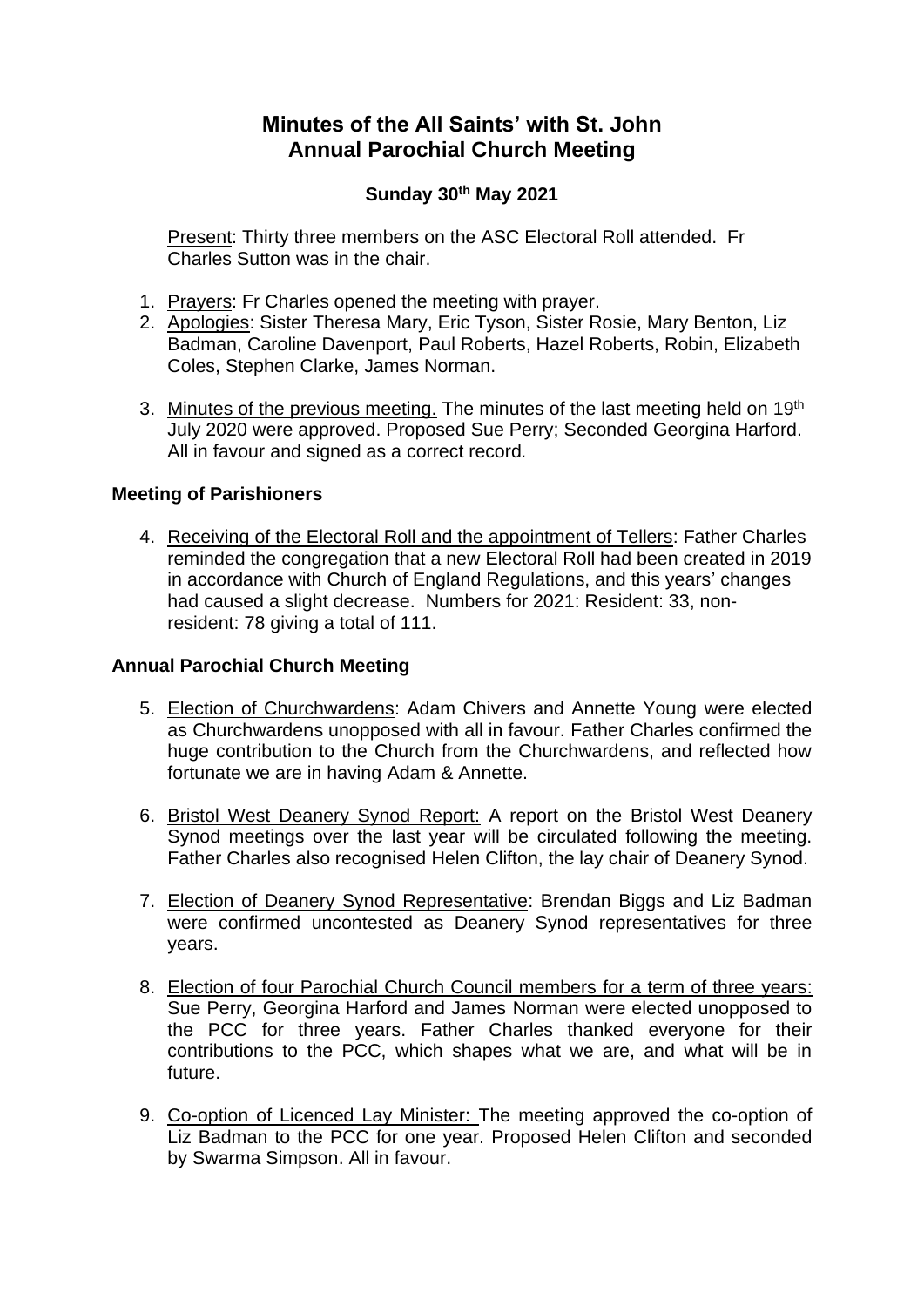- 10.Appointment of Sidespersons: Fr Charles highlighted the importance of Sidespeople in the role of welcome and managing 'front of house'. Janis Aitken, Mary Benton (Senior Sidesperson), Mike Benton, Fiona Bristow, Caroline Davenport, Karen Haigh, Stephen Jordan, Sue Norman, James Norman, Sue Perry and Hazel Thomas were all appointed as Sidespersons unopposed.
- 11. Approval of Annual Report and Financial Statements: The Annual Report was circulated prior to the meeting and time was given to read.

Stephen O'Keefe introduced the Financial Statements and explained the income and expenditure for the year. With income from dividends received from investments we have been able to arrive at net outgoing resources of £21,000 for the year but investments have overall increased in value by £75k leaving a net increase in funds of £54k.

The parish share had been paid to the Diocese being the sum of £66,900. It was noted that Lettings income was expected to remain impacted in 2021 due to the COVID 19 pandemic. Please see also written report from the Treasurer.

Comments and questions were invited from the floor. Charlotte Hopkins also thanked the Benton family for hosting the All Saints Society over 2020. The year at a glance was considered very helpful, and a correction to the Children's Committee line to say "establishing and maintain the website" was proposed and accepted.

The annual report and accounts were approved by the meeting. Proposed by Sue Perry and seconded by Georgina Harford. All in favour.

- 12. Appointment of Independent Examiner: Stephen advised that Balshaws were willing to continue as Independent Examiner for another year. Balshaws were proposed by Sue Perry and seconded by Georgina Harford. All in favour.
- 13. Chairman's comments:

Fr Charles thanked everyone involved in the Church for their contributions in a year of confusion and disruption. He also noted that over the year we have gained an increasing online congregation, alongside those who attend in person.

He also recognised that we have been fortunate, and highlighted those who are shielding, and the wellbeing and mental health impact of the pandemic.

He gave the example of rules around the use of Choirs changing at the last minute to show how we have been able to take decision quickly and make things work through prayer and effort.

When the rules finally relax, potentially around 21<sup>st</sup> June, we will take time as a Church to understand what of our approach prior to the pandemic we want to restore, relinquish or renew.